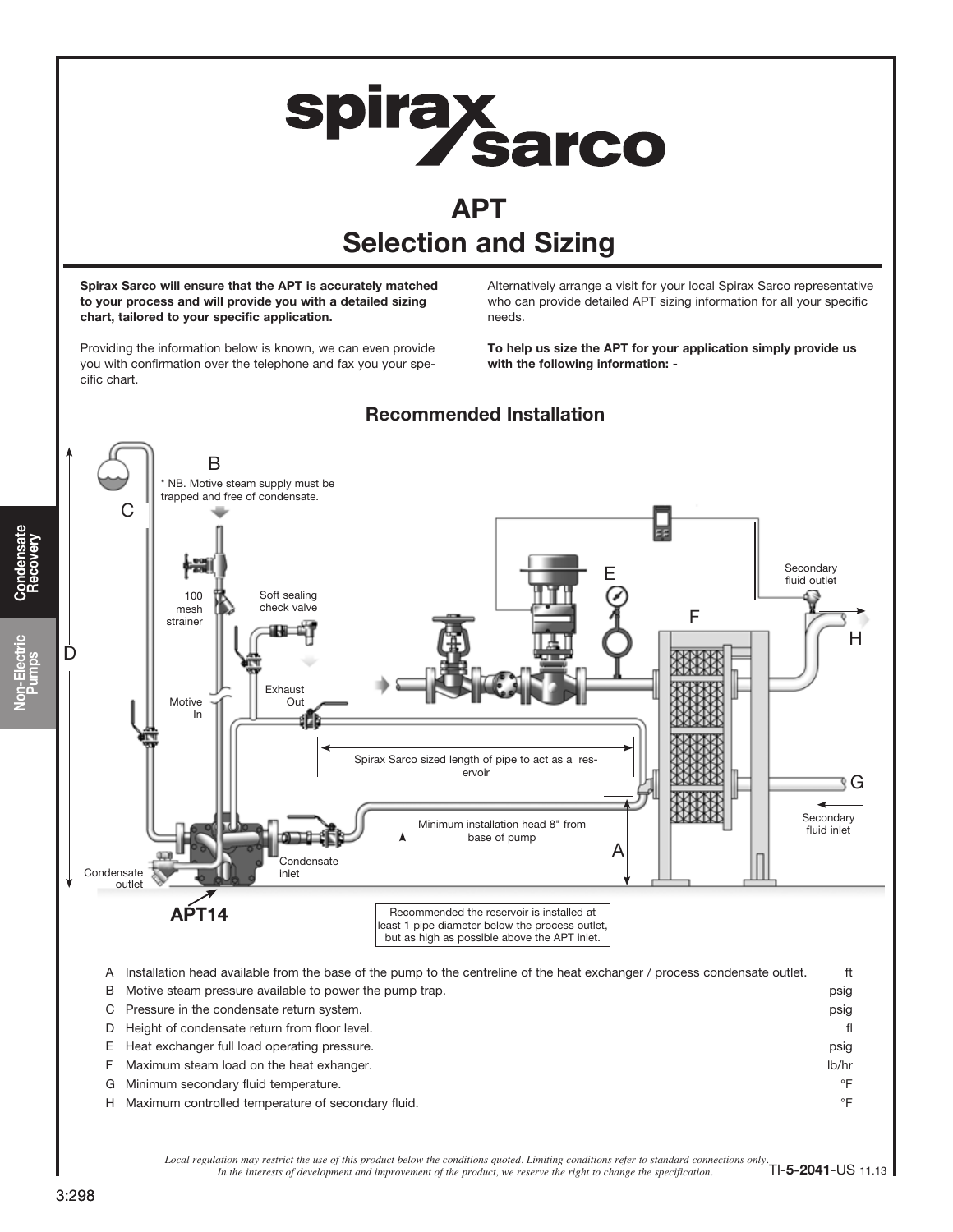# APT Selection & Sizing

## How to Select & Size

From the inlet pressure, back pressure and filling head conditions given below, select the APT size which meets the capacity requirement of the application.

For GPM, multiply the capacities below by 0.002.

For kg/h, multiply the capacities below by 0.454.

\* Back pressure is the lift height (D) in feet x 0.433 plus psig in return line, (C), plus piping friction in psig.

### Examples:

| Steam Condensate load                                      | (F) | 750 lb/h       |
|------------------------------------------------------------|-----|----------------|
| Steam pressure available for operating APT                 |     | (B) 100 psig   |
| Vertical lift from APT to the return piping                | (D) | 50 feet        |
| Pressure in the return piping (piping friction negligible) | (C) | 50 psig        |
| Filling head available from base of APT                    | (A) | 8 inches       |
| System pressure                                            |     | $(E)$ 150 psig |

### Solution:

1. Calculate "C  $+$  D", the total lift or back pressure, against which the condensate must be pumped. =  $(50 \times 0.433) + 50 = 72$  psig

2. From capacity table, with 100 psig inlet pressure and 72 psig back pressure, choose a APT14 which has a capacity of 1,695 lb/h.

#### Note:

The capacity charts shown below are applicable for the specific conditions only. Any variance in system conditions A, B, C, D, or E will alter the capacities shown, and hence these figures can be used as a rough guide only. Your local Spirax Sarco representive will provide detailed APT sizing information for all conditions.

|                                          |                                      |                                   | 65 Psi Motive Steam (B)                      |                                            |                                              |                                        |                                              |  |  |  |  |  |  |  |  |  |
|------------------------------------------|--------------------------------------|-----------------------------------|----------------------------------------------|--------------------------------------------|----------------------------------------------|----------------------------------------|----------------------------------------------|--|--|--|--|--|--|--|--|--|
| APT10-4.5                                |                                      | 0 Psi Back<br>Pressure (C+D)      |                                              |                                            | 25 Psi Back<br>Pressure (C+D)                | 58 Psi Back<br>Pressure (C+D)          |                                              |  |  |  |  |  |  |  |  |  |
| Installation<br>Head (A)<br>inches<br>39 | System<br>Pressure<br>(E) psig<br>65 | Pumping<br>Capacities<br>lb/h     | <b>I</b> rapping<br>Capacity<br>lb/h<br>2231 | Pumping<br>Capacity<br>lb/h                | <b>I</b> rapping<br>Capacity<br>lb/h<br>1974 | Pumping<br>Capacity<br>lb/h            | <b>I</b> rapping<br>Capacity<br>lb/h<br>1306 |  |  |  |  |  |  |  |  |  |
| 30<br>20<br>16<br>12<br>8                |                                      |                                   | 2229<br>1937<br>1620<br>1223<br>607          |                                            | 1970<br>1937<br>1620<br>1223<br>607          |                                        | 1293<br>1277<br>1271<br>1223<br>607          |  |  |  |  |  |  |  |  |  |
| 39<br>30<br>20<br>16<br>12<br>8          | 50                                   |                                   | 2088<br>2085<br>1937<br>1620<br>1223<br>607  |                                            | 1757<br>1751<br>1745<br>1620<br>1223<br>607  | 930<br>901<br>847<br>809<br>744<br>542 |                                              |  |  |  |  |  |  |  |  |  |
| 39<br>30<br>20<br>16<br>12<br>8          | 35                                   |                                   | 1909<br>1905<br>1900<br>1620<br>1223<br>607  |                                            | 1414<br>1403<br>1390<br>1385<br>1223<br>607  | 832<br>806<br>755<br>719<br>658<br>471 |                                              |  |  |  |  |  |  |  |  |  |
| 39<br>30<br>20<br>16<br>12<br>8          | 20                                   |                                   | 1164<br>1657<br>1649<br>1620<br>1223<br>607  | 1425<br>1342<br>1197<br>1104<br>957<br>592 |                                              | 665<br>643<br>601<br>572<br>521<br>369 |                                              |  |  |  |  |  |  |  |  |  |
| 39<br>30<br>20<br>16<br>12<br>8          | $\Omega$                             | 1163<br>1088<br>961<br>879<br>754 | 547                                          | 971<br>900<br>780<br>706<br>594<br>339     |                                              | 327<br>316<br>297<br>282<br>258<br>183 |                                              |  |  |  |  |  |  |  |  |  |

|              |                | 200 Psi Motive Steam (B) |          |                |          |                |          |            |                              | 100 Psi Motive Steam (B) |                               | 30 Psi Motive Steam (B) |                               |            |                              |          |                               |  |  |
|--------------|----------------|--------------------------|----------|----------------|----------|----------------|----------|------------|------------------------------|--------------------------|-------------------------------|-------------------------|-------------------------------|------------|------------------------------|----------|-------------------------------|--|--|
| <b>APT14</b> | Pressure (C+D) |                          |          | Pressure (C+D) |          | Pressure (C+D) |          |            | 0 Psi Back<br>Pressure (C+D) |                          | 30 Psi Back<br>Pressure (C+D) |                         | 72 Psi Back<br>Pressure (C+D) |            | 0 Psi Back<br>Pressure (C+D) |          | 30 Psi Back<br>Pressure (C+D) |  |  |
| Installation | System         | Pumping                  | Trapping | Pumping        | Trapping | Pumping        | Trapping | Pumping    | Trapping                     | Pumping                  | Trapping                      | Pumping                 | Trapping                      | Pumping    | Trapping                     | Pumping  | Trapping                      |  |  |
| Head (A)     | Pressure       | Capacities               | Capacity | Capacity       | Capacity | Capacity       | Capacity | Capacities | Capacity                     | Capacity                 | Capacity                      | Capacity                | Capacity                      | Capacities | Capacity                     | Capacity | Capacity                      |  |  |
| inches       | (E) psig       | lb/h                     | lb/h     | lb/h           | lb/h     | lb/h           | lb/h     | lb/h       | lb/h                         | lb/h                     | lb/h                          | lb/h                    | lb/h                          | lb/h       | lb/h                         | lb/h     | lb/h                          |  |  |
| 39           | 200            |                          | 10021    |                | 9561     |                | 8592     |            | 10021                        |                          | 9561                          |                         | 8592                          |            | 10021                        |          | 9561                          |  |  |
| 30           |                |                          | 8491     |                | 8491     |                | 8491     |            | 8491                         |                          | 8491                          |                         | 8491                          |            | 8491                         |          | 8491                          |  |  |
| 20           |                |                          | 6375     |                | 6374     |                | 6374     |            | 6374                         |                          | 6374                          |                         | 6374                          |            | 6374                         |          | 6374                          |  |  |
| 16           |                |                          | 5296     |                | 5296     |                | 5296     |            | 5296                         |                          | 5296                          |                         | 5296                          |            | 5296                         |          | 5296                          |  |  |
| 12           |                |                          | 3932     |                | 3932     |                | 3932     |            | 3932                         |                          | 3932                          |                         | 3932                          |            | 3932                         |          | 3932                          |  |  |
| 8            |                |                          | 1695     |                | 1695     |                | 1695     |            | 1695                         |                          | 1695                          |                         | 1695                          |            | 1695                         |          | 1695                          |  |  |
| 39           | 150            |                          | 9120     |                | 8386     |                | 7135     |            | 9120                         |                          | 8386                          |                         | 7137                          |            | 9120                         |          | 8386                          |  |  |
| 30           |                |                          | 8491     |                | 8378     |                | 7126     |            | 8491                         |                          | 8378                          |                         | 7126                          |            | 8491                         |          | 8378                          |  |  |
| 20           |                |                          | 6375     |                | 6374     |                | 6374     |            | 6374                         |                          | 6374                          |                         | 6374                          |            | 6374                         |          | 6374                          |  |  |
| 16           |                |                          | 5296     |                | 5296     |                | 5296     |            | 5296                         |                          | 5296                          |                         | 5296                          |            | 5296                         |          | 5296                          |  |  |
| 12           |                |                          | 3932     |                | 3932     |                | 3932     |            | 3932                         |                          | 3932                          |                         | 3932                          |            | 3932                         |          | 3932                          |  |  |
| 8            |                |                          | 1695     |                | 1695     |                | 1695     |            | 1695                         |                          | 1695                          |                         | 1695                          |            | 1695                         |          | 1695                          |  |  |
| 39           | 75             |                          | 7034     |                | 5820     | 3075           |          |            | 7034                         |                          | 5820                          | 2694                    |                               |            | 7034                         |          | 5820                          |  |  |
| 30           |                |                          | 7022     |                | 5804     | 2844           |          |            | 7022                         |                          | 5804                          | 2569                    |                               |            | 7022                         |          | 5804                          |  |  |
| 20           |                |                          | 6374     |                | 5786     | 2490           |          |            | 6374                         |                          | 5786                          | 2345                    |                               |            | 6374                         |          | 5786                          |  |  |
| 16           |                |                          | 5296     |                | 5296     | 2272           |          |            | 5296                         |                          | 5296                          |                         | 2200                          |            | 5296                         |          | 5296                          |  |  |
| 12           |                |                          | 3932     |                | 3932     |                | 2165     |            | 3932                         |                          | 3932                          |                         | 2165                          |            | 3932                         |          | 3932                          |  |  |
| 8            |                |                          | 1695     |                | 1695     |                | 1695     |            | 1695                         |                          | 1695                          |                         | 1695                          |            | 1695                         |          | 1695                          |  |  |
| 39           | 30             |                          | 5018     | 2419           |          | 2104           |          |            | 5018                         | 2626                     |                               | 1974                    |                               |            | 5018                         |          | 1553                          |  |  |
| 30           |                |                          | 4998     | 2248           |          | 1955           |          |            | 4998                         | 2475                     |                               | 1875                    |                               |            | 4998                         |          | 1406                          |  |  |
| 20           |                |                          | 4975     | 1695           |          | 1707           |          |            | 4975                         | 2215                     |                               | 1700                    |                               |            | 4975                         |          | 1205                          |  |  |
| 16           |                |                          | 4966     | 1792           |          | 1557           |          |            | 4966                         | 2050                     |                               | 1587                    |                               |            | 4966                         |          | 1107                          |  |  |
| 12           |                |                          | 3932     | 1534           |          | 1332           |          |            | 3932                         | 1795                     |                               | 1408                    |                               |            | 3932                         |          | 992                           |  |  |
| 8            |                |                          | 1695     | 941            |          | 815            |          |            | 1695                         | 1160                     |                               | 941                     |                               |            | 1695                         |          | 850                           |  |  |
| 39           | $\mathbf{0}$   |                          | 1553     | 1223           |          | 1066           |          | 1763       |                              | 1425                     |                               | 1112                    |                               | 1915       |                              |          |                               |  |  |
| 30           |                |                          | 1406     | 1136           |          | 990            |          | 1657       |                              | 1337                     |                               | 1050                    |                               | 1835       |                              |          |                               |  |  |
| 20           |                | 1220                     |          | 994            |          | 865            |          | 1478       |                              | 1189                     |                               | 944                     |                               | 1692       |                              |          |                               |  |  |
| 16           |                | 1119                     |          | 908            |          | 790            |          | 1366       |                              | 1097                     |                               | 877                     |                               | 1598       |                              |          |                               |  |  |
| 12           |                |                          | 992      | 780            |          | 678            |          | 1196       |                              | 958                      |                               | 773                     |                               | 1445       |                              |          |                               |  |  |
| 8            |                |                          | 850      | 487            |          | 423            |          |            | 850                          | 620                      |                               | 513                     |                               | 1026       |                              |          |                               |  |  |
|              |                |                          |          |                |          |                |          |            |                              |                          |                               |                         |                               |            |                              |          |                               |  |  |

TI-5-2041-US 11.13

Spirax Sarco, Inc., 1150 Northpoint Blvd, Blythewood, SC 29016 Telephone: (803) 714-2000 FAX (803) 714-2200

© Spirax Sarco, Inc. 2013

Spirax Sarco, Inc. 2013

 $\ddot{\circ}$